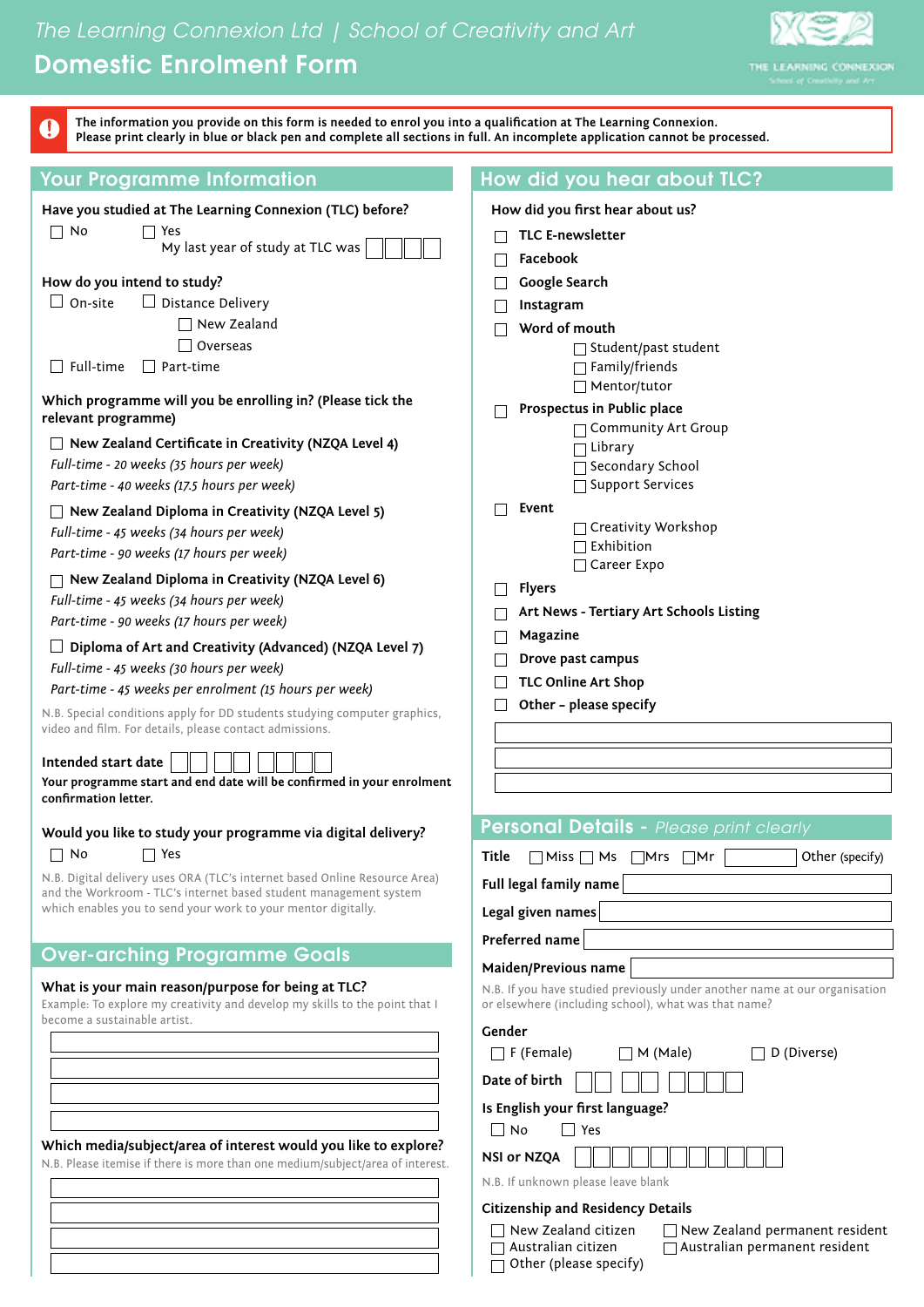| number used to enter New Zealand                                                    | If 'Other', please specify the country of citizenship and passport |  |  |  |
|-------------------------------------------------------------------------------------|--------------------------------------------------------------------|--|--|--|
|                                                                                     |                                                                    |  |  |  |
| Home address (cannot be a P.O. box number)                                          |                                                                    |  |  |  |
| House/flat no. & street                                                             |                                                                    |  |  |  |
|                                                                                     |                                                                    |  |  |  |
| Suburb                                                                              | City                                                               |  |  |  |
| Country<br>Postal code                                                              |                                                                    |  |  |  |
| 'Study' address - if different from above                                           |                                                                    |  |  |  |
| (If different from above, cannot be P.O. Box number)                                |                                                                    |  |  |  |
| House/flat no. & street                                                             |                                                                    |  |  |  |
|                                                                                     |                                                                    |  |  |  |
| Suburb                                                                              | City                                                               |  |  |  |
| Postal code<br>Country                                                              |                                                                    |  |  |  |
| N.B. We will post all information to your 'study' address during your<br>programme. |                                                                    |  |  |  |
| <b>Contact details</b>                                                              |                                                                    |  |  |  |
| N.B. Please print in BLOCK letters                                                  |                                                                    |  |  |  |
| Telephone (area code)                                                               | (Number)                                                           |  |  |  |
| Mobile                                                                              |                                                                    |  |  |  |
| Email address                                                                       |                                                                    |  |  |  |
|                                                                                     |                                                                    |  |  |  |

Communication with TLC will be by email unless you request that it be by post.

#### **Emergency/alternative contact**

N.B. Please print in BLOCK letters

| <b>Full Name</b>    |
|---------------------|
| Phone/mobile number |
| Email address       |
|                     |
| Relationship to you |

# Health and Well-being

This information has no bearing on your application. It enables us to understand your requirements better and offer any extra support to assist you.

#### **Do you live with the effects of any allergies, impairment, medical, mental or physical illness?**



 $\Box$  No  $\Box$  Yes (Please tick the box below that pertains to your condition/disability)

- $\Box$  My condition/disability affects my sight
- $\Box$  I am hearing impaired or Deaf
- $\Box$  My condition/disability affects my mobility
- $\Box$  I have a mental health disability
- $\Box$  I have a learning impairment
- e.g. dyslexia, dyspraxia
- $\Box$  Other

**If you have ticked 'Other', please tell us about your condition and how we might best support you.**

#### In addition to your creative studies, we offer learning support in numeracy, literacy and other needs such as dyslexia.

**I would like to be contacted by learning support to discuss my learning and study strategies.**

## **Ethnicity**

#### **Which ethnic group(s) do you belong to?**

You may identify up to three

| NZ European/Pakeha     | Korean          |
|------------------------|-----------------|
| Maori**                | Indian          |
| Australian             | Sri Lankan      |
| Samoan                 | Other Asian*    |
| Cook Island Maori      | British/Irish   |
| Tongan                 | Dutch           |
| Niuean                 | Greek           |
| Tokelauan              | Italian         |
| Fijian                 | German          |
| Other Pacific Peoples* | Other European* |
| Filipino               | Middle Eastern  |
| Cambodian              | Polish          |
| Vietnamese             | South Slavic    |
| Other Southeast Asian* | Latin American  |
| Chinese                | African         |
| Japanese               | Other*          |
|                        |                 |

\*Please specify your ethnic group if you have selected 'Other Pacific Peoples', 'Other European', 'Other Southeast Asian', 'Other Asian' or 'Other'.

\*\*If you identified your ethnicity as Maori, please state the name of your iwi (tribe) and/or rohe (iwi home area).

You may identify up to three

Iwi/Rohe 1

Iwi/Rohe 2

Iwi/Rohe 3

## About You

**What was your MAIN activity or occupation in New Zealand at the 1st of October preceding the start of this enrolment?** Tick only one box.

- $\Box$  Secondary school student
- Non-employed or beneficiary (excluding retired)
- Wage or salary worker
- $\Box$  Self-employed
- University student
- Polytechnic student
- □ College of Education student
- □ House-person or retired
- $\Box$  Overseas (irrespective of occupation)
- Private Training Establishment student (e.g. The Learning Connexion, Wananga student)

## **Secondary school**

**What was the name of the last secondary school you attended?**  State 'Overseas' or 'Never attended' if applicable.

| When was your last year at secondary school? $\boxed{\phantom{\hspace{1.5cm} \hspace{1.5cm} \hspace{1.5cm}}}$ |  |  |  |  |
|---------------------------------------------------------------------------------------------------------------|--|--|--|--|
|---------------------------------------------------------------------------------------------------------------|--|--|--|--|

**What is the highest level of achievement you hold from secondary school?** Tick only one box.

- $\Box$  No formal secondary qualification
- $\Box$  14 or more credits at any level
- □ NCEA Level 1 or School Certificate
- □ NCEA Level 2 or 6th Form Certificate
- □ NCEA Level 3 or Bursary or Scholarship

□ University Entrance

Overseas qualification (Please specify overseas qualification)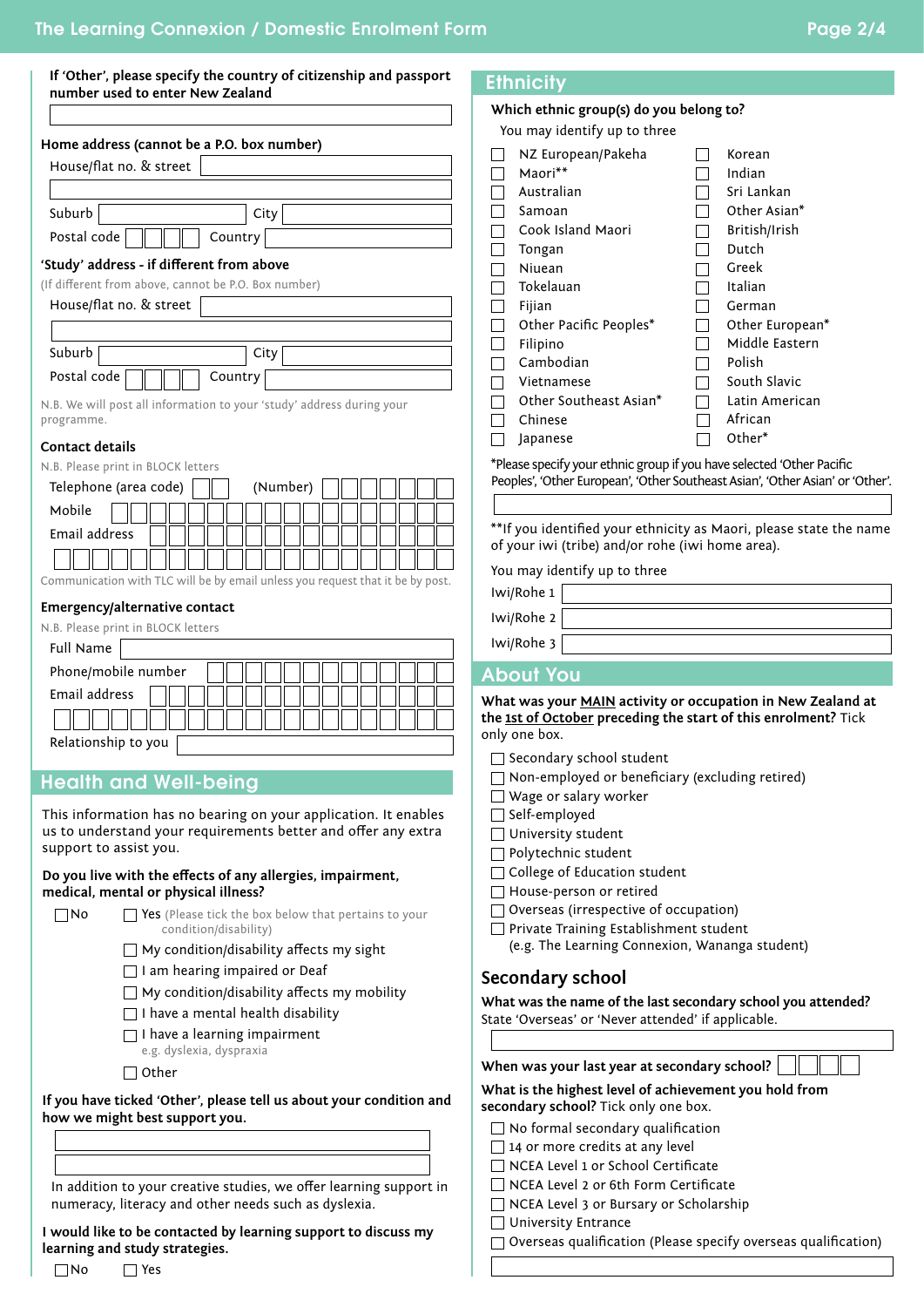# **Tertiary study**

**Have you ever enrolled in a tertiary institution since leaving school?** No Yes

|  |  | If 'Yes' please give the name of the institution. |
|--|--|---------------------------------------------------|

**Please give the year of enrolment.**

**If you have completed one or more tertiary qualifications, enter the name of the highest level qualification.**

## **Other**

**Will you be actively engaged in work/looking after a family while you are studying with us?**

 $\n  $\Box$  **N o**  $\Box$  **Yes**$ 

 $\Box$  Part-time work  $\Box$  Full-time work Looking after family

**Please give an account of your artistic background (if any), including subject, media used and any art-related short classes taken** (i.e. weekend, evening classes).

**Please list any further information that you feel would benefit TLC to know about you** (optional).

## **Identification**

Please indicate which I.D. you are supplying to evidence you and your citizenship.

#### **Proof of I.D.**

- $\Box$  Birth certificate with place of birth stated as New Zealand, Cook Islands, Tokelau or Niue
- $\Box$  Passport including evidence of residency status if overseas passport
- $\Box$  RealMe I.D.
- $\Box$  Certificate of citizenship

**If the name on your application does not match the name on your I.D., you must send us a certified copy of your marriage certificate or deed poll to match the name you used on the application.**

You can bring/send the original documentation to the admissions office. Alternatively, please provide a verified copy. This means a photocopy of your original document, signed as being a true and accurate copy by a justice of the peace (JP), barrister or solicitor, court registrar or deputy registrar.

N.B. TLC accepts no responsibility for items posted to us until we receive them - we will always return received items in a tracked courier parcel.

# Payment Options

#### **Select payment type:**

## **I am eligible for Fees-Free**

#### $\Box$  No  $\Box$  Yes  $\Box$  Unsure

N.B. If you are starting tertiary study for the first time or have completed less than a year of tertiary study, you may be eligible for Fees Free. You can check your Fees Free eligibility at: [feesfree.govt.nz](http://feesfree.govt.nz)

## **Student loan**

Start your application as soon as possible to avoid delays. Use the StudyLink website to ensure you are eligible for a student loan and/or allowance. If your loan application is not approved, you will still be liable for any fees due.

**Note:** If paying by student loan, students studying part-time at Level 5 and 6 must make two separate loan applications to StudyLink. The first application is to pay for the first half of the programme, the second application (45 weeks later) is to pay for the second half of the programme. Please note, this is a condition set by StudyLink. If you enrol part-time at level 5 or 6 with TLC, you are enrolling in the full two year programme.

| ۰.<br>×<br>٧<br>×<br>v<br>۰ |
|-----------------------------|
|                             |

**Cheque**

**Bank draft**

**Internet payment**

| $\Box$ Credit Card - Secure online portal                                   |
|-----------------------------------------------------------------------------|
| https://sec.windcave.com/pxaccess/pxpay/payform?userid=TheLearningConnexion |
|                                                                             |

# **Automatic payment instalments**

| N.B. \$50.00 account admin fee applicable for all AP instalments, please contact |  |  |  |  |  |
|----------------------------------------------------------------------------------|--|--|--|--|--|
| accounts for further information                                                 |  |  |  |  |  |

**Fee Payment:** Fee payment is to be arranged or paid in full to THE LEARNING CONNEXION LTD. before the programme start date.

**Protection Policy:** All tuition fees (or funds of an equivalent value) are held in an NZQA approved Trust account.

## Use of Information and Privacy Statement

The Learning Connexion collects and stores information from this form to comply with government statutes and regulations. It is also used to manage the business of The Learning Connexion Ltd. including, but not limited to, internal reporting and administrative processes.

The Learning Connexion may add your personal details (name, date of birth, gender and residency) to the National Student Index, which is managed by the Ministry of Education/NZQA.

When necessary by law, or to comply with the rules of The Learning Connexion Ltd., we will share information with government agencies such as the New Zealand Police, Department of Corrections, Ministry of Justice, Ministry of Social Development, Accident Compensation Corporation (ACC) and any other agencies that we are obliged to report to. Information may also be disclosed to other agencies, such as the Ministry of Education, Tertiary Education Commission and the New Zealand Qualifications Authority.

You may request to see any information held about you and request that any errors in that information be amended or noted. To do so, contact the enrolments officer.

## **Declaration**

#### **By signing this enrolment form and enrolling with The Learning Connexion I agree that:**

**Fees –** I undertake to pay all fees as they become due and to meet any late fees and collection charges associated with debt recovery. Up-to-date fees can be found here: [www.tlc.ac.nz](https://www.tlc.ac.nz/study-with-us/enrolment/enrolment-2/term-dates-and-fees/)

**Rules –** I undertake to comply with the policies and published programme rules of The Learning Connexion with regard to use of the internet on site, attendance, academic integrity and progress, health and safety, conduct and use of information systems. These may be viewed on our website at: <http://www.tlc.ac.nz/current-students/policies/>

## **Other**

- I will receive The Learning Connexion email newsletter if I have provided an email address.
- Artwork created during my study may be reproduced by The Learning Connexion for marketing, publicity and educational purposes.

N.B. Individual works will be exempt from this agreement by submitting a request in writing to the Marketing and Design Department. Check the student website for further information about reproduction of your work.